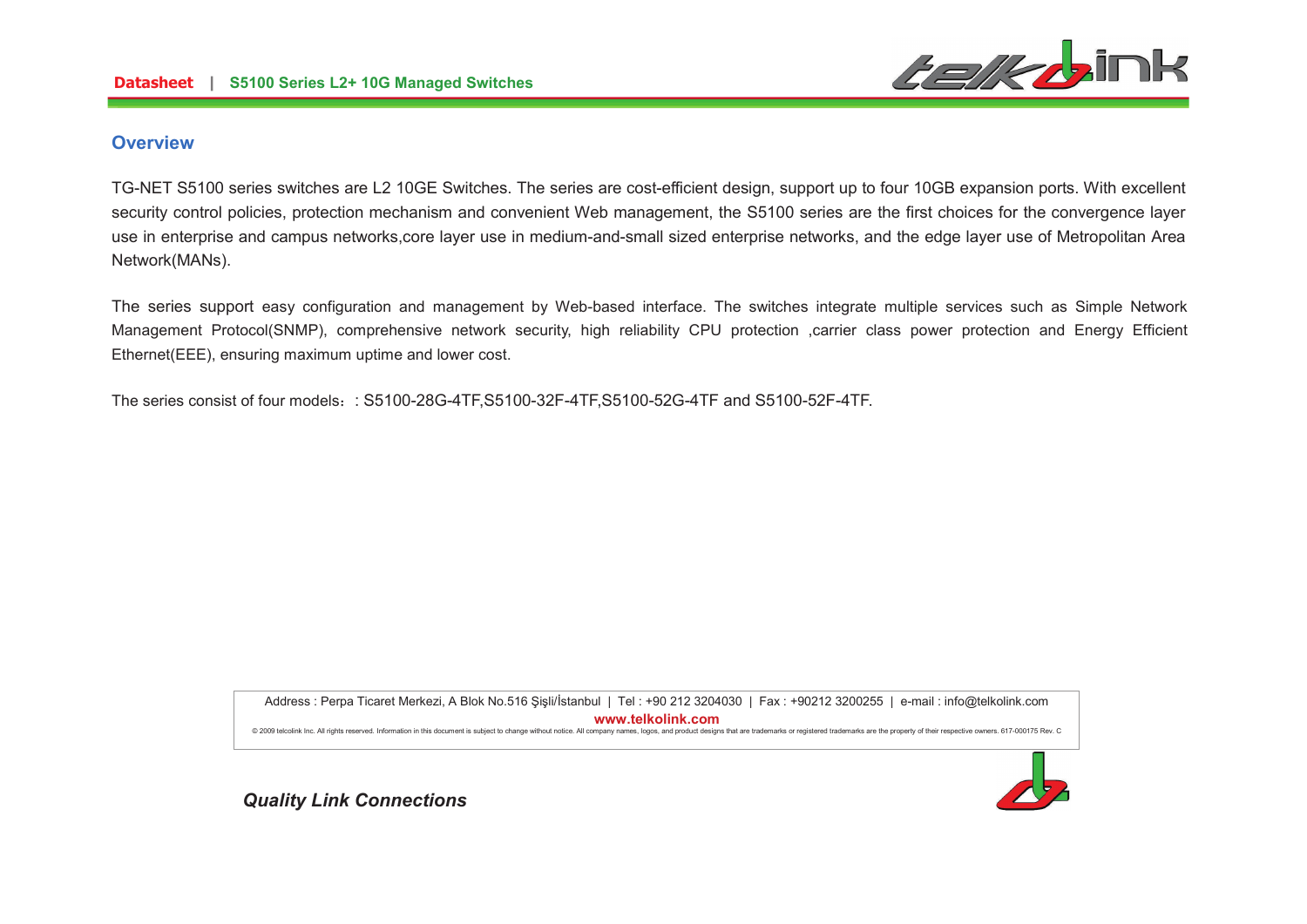

### **Hardware Features**

|  | S5100-28G-4TF                  |                                            | S5100-32F-4TF                    |
|--|--------------------------------|--------------------------------------------|----------------------------------|
|  | 24*10/100/1000 Base-T ports;   | ---                                        | 24*1000 Base-X SFP ports;        |
|  | 4 * 1000 Base-X SFP<br>combo   |                                            | 8*10/100/1000<br>Base-T<br>Combo |
|  | ports;                         |                                            | ports;                           |
|  | 1-4 *10GB SFP+ ports(work with |                                            | 1-4 *10GB SFP+ ports(work with   |
|  | expansion module);             |                                            | expansion module);               |
|  | 1 * Console port;              |                                            | 1* Console port;                 |
|  | S5100-52G-4TF                  | NAME AND DESCRIPTIONS OF PERSONS ASSESSED. | S5100-52F-4TF                    |
|  | 48*10/100/1000 Base-T ports;   |                                            | 48* 1000 Base-X SFP ports;       |
|  | 4 * 1000 Base-X SFP combo      |                                            | 4*10/100/1000<br>Base-T<br>combo |
|  | ports;                         |                                            | ports;                           |
|  | 1-4 *10GB SFP+ ports(work with |                                            | 1-4 *10GB SFP+ ports(work with   |
|  | expansion module);             |                                            | expansion module);               |
|  | 1 * Console port;              |                                            | 1 * Console port;                |

Address : Perpa Ticaret Merkezi, A Blok No.516 Şişli/İstanbul | Tel : +90 212 3204030 | Fax : +90212 3200255 | e-mail : info@telkolink.com  $www.telkolink.com$ @ 2009 telcolink Inc. All rights reserved. Information in this document is subject to change without notice. All company names, logos, and product designs that are trademarks or registered trademarks are the property of th

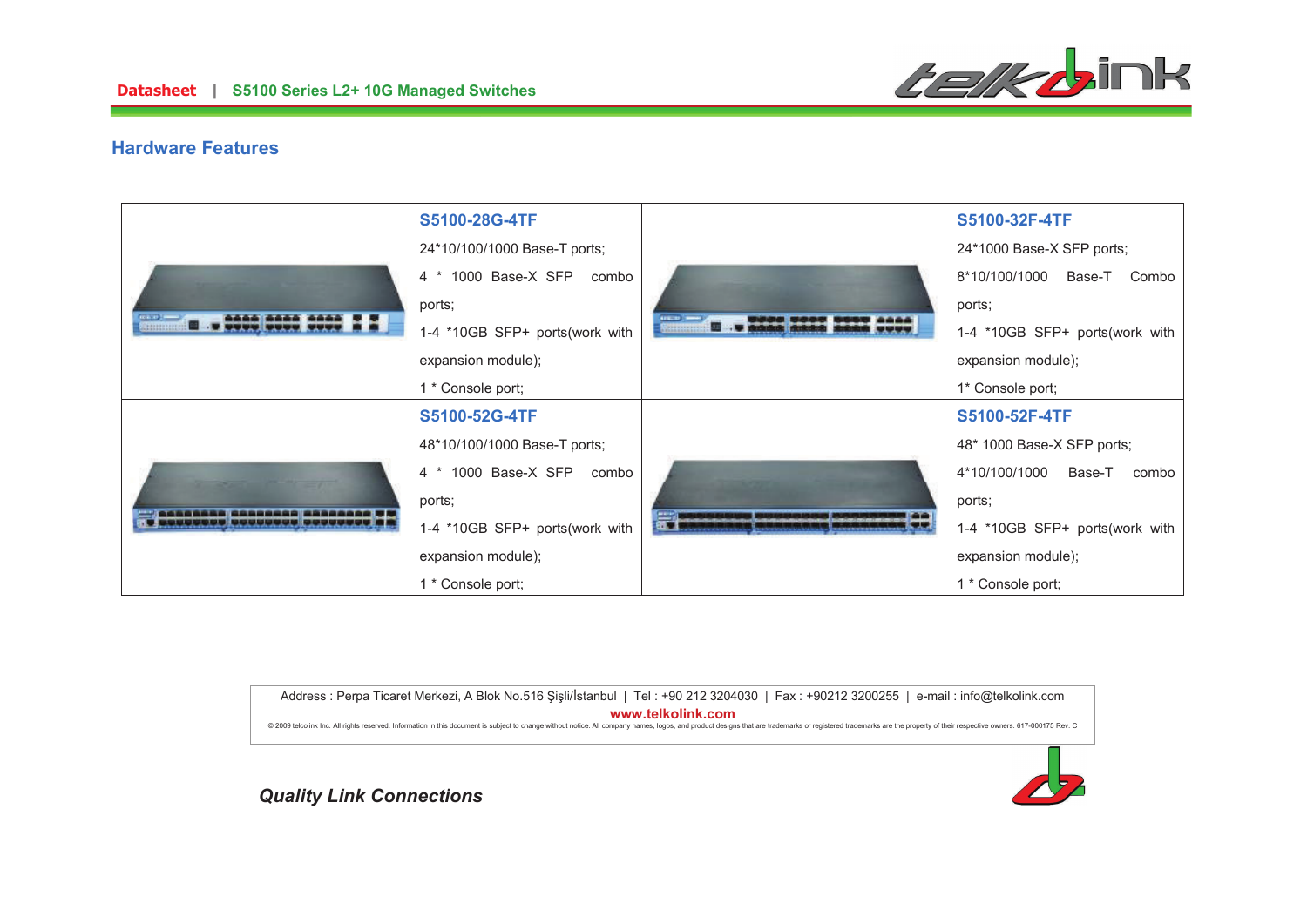

### **Characteristics**

#### n**Various Port Types and Flexible Port Expansion**

The S5100 supports 2 pieces of 10G expansion cards and each contains one or two 10G SFP+ ports. The users can flexibly adopt 1~4 10G ports expansion. The series also provides multiple gigabit ports( Base-T ports and Base-X ports), can well satisfy the demand of large-scale aggregation network or small-and-medium size core networks.

#### n**Comprehensive Security Control Policies**

Support address authentication based on IP +MAC addresses and 802.1x authentication based on user interfaces, and also support IP ACL, MAC ACL, VLAN ACL and L3/L4 based ACL, can efficiently defend against ARP attacks and viruses. Besides,the switch can provide comprehensive storm control function by suppress broadcast, multicast, DLF flooding and ICMP flooding. The comprehensive secure controls can efficiently guarantee the real-time effectiveness of all security policies.

#### n**Enhanced Reliability Protection Mechanism**

Support CPU packed classification and rate restriction by CPU protection policies, which can prevent against illegal

Packet attacks to CPU and reduce the resource consumption.

Support Rapid Spanning Tree Protocol(RSTP), provide rapid convergence and improved fault-tolerant capacity. The network sable operation and load balance are well guaranteed, also improved the reasonable use network channels and redundant link;

Support Ethernet Ring Protection Switching(ERPS), can provide millisecond-level service rearrangement function, keep the continuity of services. With the simple and reliable protocols, high-performance rearrangement function, easy-to-do maintenance and flexible topology, the users can easily manage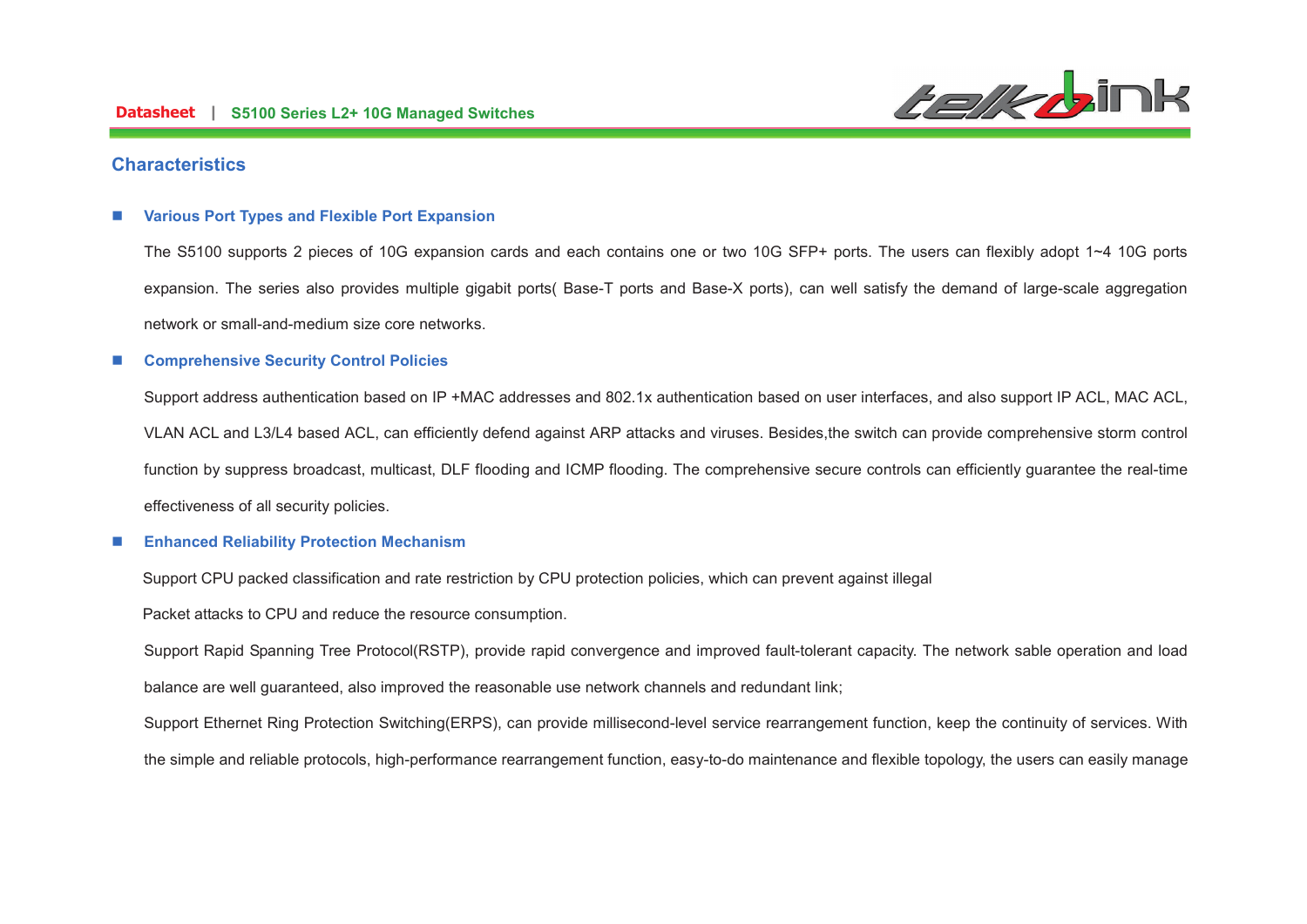# **-- S5100 Series L2+ 10G Managed Switches**



and deploy the network.

Carrier-class switching power supply, supporting functions to prevent against lightning, overpressure and surging. The device can work normally in bad natural wether and instable voltage environment, suitable for 100~265V voltage.

#### n**Convenient and Quick Management and Maintenance**

Adopt simple visual Web-based interface, which helps users to handle various functions easily and conveniently.

Support Simple Network Management Protocol (SNMP) that the devices are convenient to configure and manage. Small and medium-sized enterprise

customers can centralized manage the switch easily.

Support CLI command line management, suitable for professional network administrators.

Support resetting to factory defaults, make the maintenance more easily.

#### n**Innovative Energy Saving Design, the leader of low-carbon communication**

Support IEEE 802.3az(Energy Efficient Ethernet ), port energy detection, CPU variable-frequency and device hibernate

technology, greatly reducing energy consumption and noise without compromising performance and stability.

Address : Perpa Ticaret Merkezi, A Blok No.516 Şişli/İstanbul | Tel : +90 212 3204030 | Fax : +90212 3200255 | e-mail : info@telkolink.com  $www.telkolink.com$ @ 2009 telcolink Inc. All rights reserved. Information in this document is subject to change without notice. All company names, logos, and product designs that are trademarks or registered trademarks are the property of th

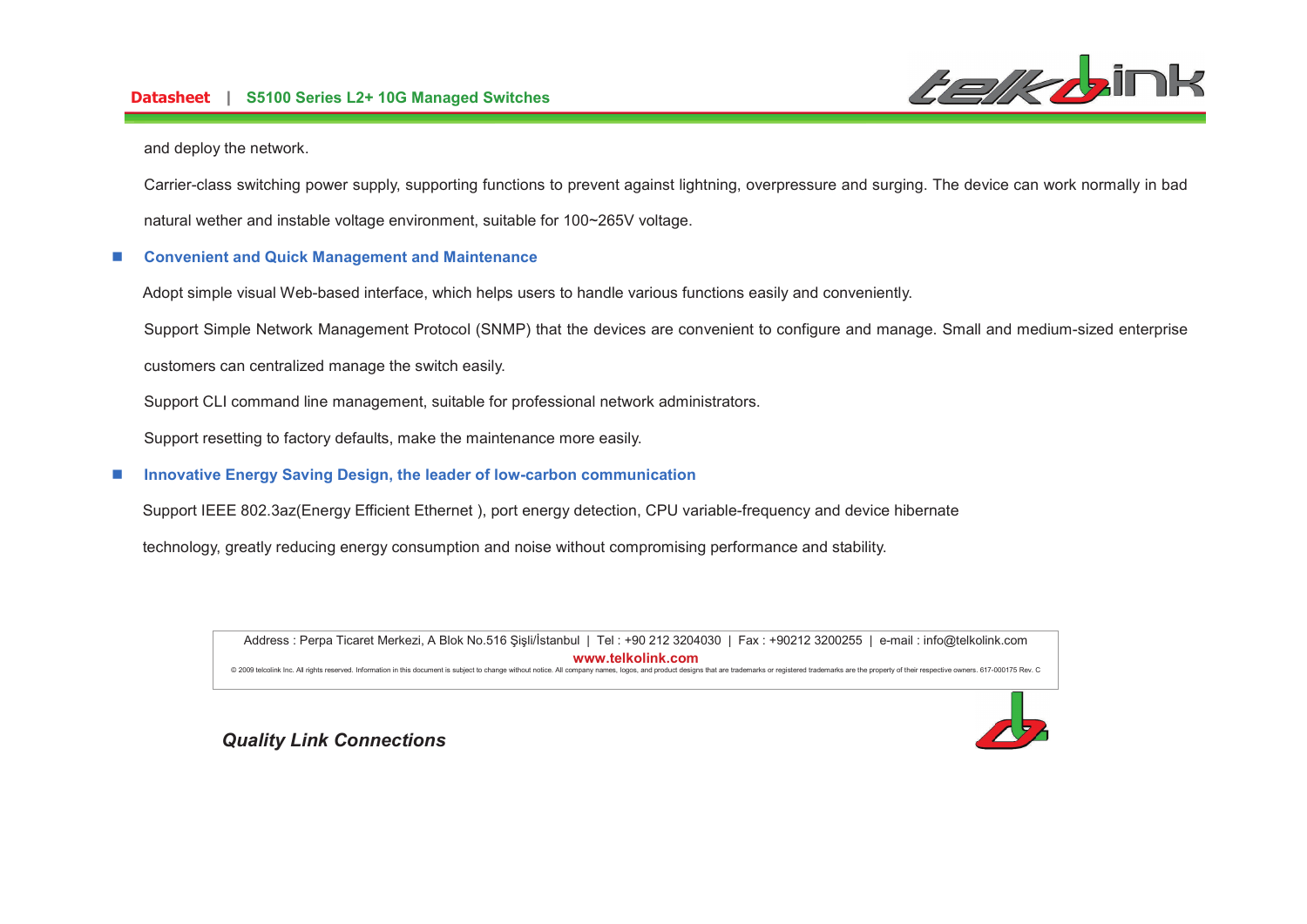

# **Product Specifications**

| <b>Item</b>                       | S5100-28G-4TF                      | S5100-32F-4TF        | S5100-52G-4TF         | S5100-52F-4TF        |
|-----------------------------------|------------------------------------|----------------------|-----------------------|----------------------|
| <b>Service Ports</b>              | 24*10/100/1000 Base-T              | 24*1000 Base-X SFP   | 48*10/100/1000 Base-T | 48*1000 Base-X SFP   |
|                                   | ports                              | ports                | ports                 | ports                |
|                                   | 4*1000 Base-X SFP                  | 8*10/100/1000 Base-T | 4*1000 Base-X SFP     | 4*10/100/1000 Base-T |
|                                   | combo ports                        | combo ports          | combo ports           | combo ports          |
| <b>Console Port</b>               | 1*Console port                     |                      |                       |                      |
| <b>Expansion Slots</b>            | 2* 10G expansion slot (rear panel) |                      |                       |                      |
| <b>10G Expansion Module</b>       | One-port 10G SFP+ module           |                      |                       |                      |
|                                   | Dual-port 10G SFP+ module          |                      |                       |                      |
| <b>Switching Capacity</b>         | 240Gbps<br>192Gbps                 |                      |                       |                      |
| <b>Packet Forwarding Capacity</b> | 96Mpps                             |                      | 131Mpps               |                      |
| <b>Operation Temperature</b>      | $-20 - 50$ °C                      |                      |                       |                      |
| <b>Storage Temperature</b>        | $-40$ ~70 $^{\circ}$ C             |                      |                       |                      |
| <b>Operation Temperature</b>      | 10%~90%(non-condensing)            |                      |                       |                      |
| <b>Storage Humidity</b>           | 5%~95%(non-condensing)             |                      |                       |                      |
| <b>Dimensions</b>                 | 440 (L)×285(W)×44.5(H)mm           |                      |                       |                      |
| Weight                            | $<$ 4 $Kg$                         |                      |                       |                      |
| Input Voltage(AC)                 | AC: 90~264V/50~60Hz                |                      |                       |                      |
| <b>Power Consumption</b>          | $50W$<br><70W                      |                      |                       |                      |

## **Service Features**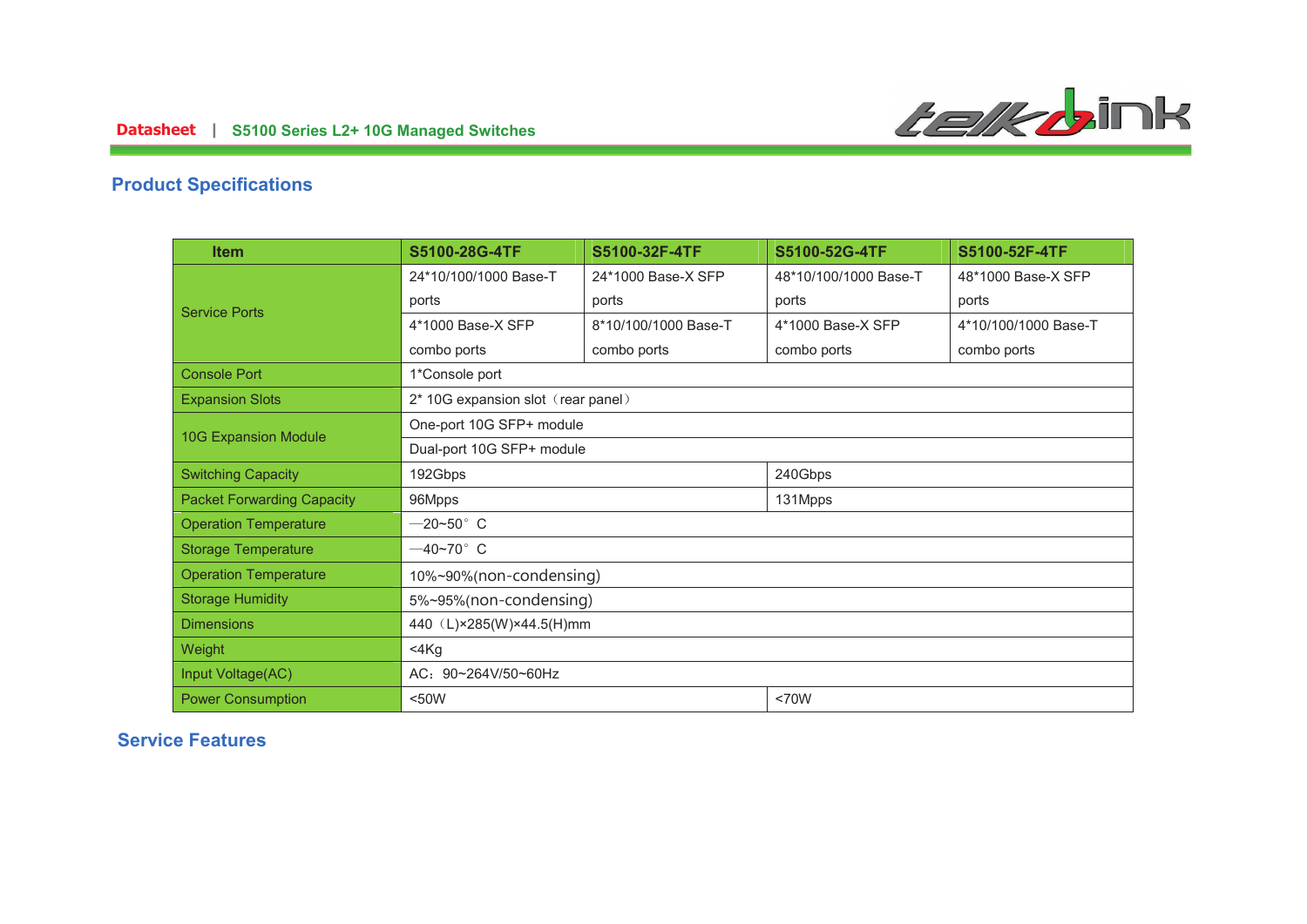

| <b>Item</b>                    | S5100-28G-4TF                                                                        | S5100-32F-4TF | S5100-52G-4TF                                    | S5100-52F-4TF |
|--------------------------------|--------------------------------------------------------------------------------------|---------------|--------------------------------------------------|---------------|
|                                | IEEE 802.3ad, Static or Dynamic Link Aggregation                                     |               |                                                  |               |
| <b>Standards and Protocols</b> | IEEE 802.3u,100 BASE-TX                                                              |               |                                                  |               |
|                                | IEEE 802.3ab, 1000 BASE-T                                                            |               |                                                  |               |
|                                | IEEE 802.3z,1000 BASE-X                                                              |               |                                                  |               |
|                                | IEEE 802.3ae, 10G Base Ethernet                                                      |               |                                                  |               |
|                                | IEEE 802.3x, Full-Duplex Flow Control                                                |               |                                                  |               |
|                                | IEEE 802.3az, EEE(Energy Efficient Ethernet)                                         |               |                                                  |               |
|                                | IEEE 802.1AB-2005, LLDP (Link Layer Discovery Protocol)                              |               |                                                  |               |
|                                | IEEE 802.1w, Rapid Spanning Tree Protocol                                            |               |                                                  |               |
|                                | IEEE 802.1q, VLAN                                                                    |               |                                                  |               |
|                                | IEEE 802.1p, QoS/CoS                                                                 |               |                                                  |               |
| <b>MAC Address</b>             | 32K MAC addresses                                                                    |               |                                                  |               |
|                                | Adding of dynamic/static MAC address                                                 |               |                                                  |               |
| <b>VLAN</b>                    | 4096 VLANs                                                                           |               |                                                  |               |
|                                | Port-based VLANs                                                                     |               |                                                  |               |
|                                | VLANs based on IEEE 802.1q                                                           |               |                                                  |               |
| <b>Spanning Tree</b>           | RSTP(Rapid Spanning Tree Protocol)                                                   |               |                                                  |               |
| Port Aggregation               | Max 14 aggregation groups, each supports 16 ports                                    |               | Max 26 aggregation groups, each supports 8 ports |               |
|                                | Static aggregation and dynamic aggregation                                           |               |                                                  |               |
| <b>Port Mirroring</b>          | Many-to-one port mirroring (that is, multiple mirroring ports, and one monitor port) |               |                                                  |               |
| <b>Ring Protection</b>         | Industrial-level Ethernet Ring Protection Switching(ERPS)                            |               |                                                  |               |
| <b>Flow Control</b>            | Back-pressure traffic control for Half-Duplex mode                                   |               |                                                  |               |
|                                | IEEE 802.3x traffic control for Full-Duplex mode                                     |               |                                                  |               |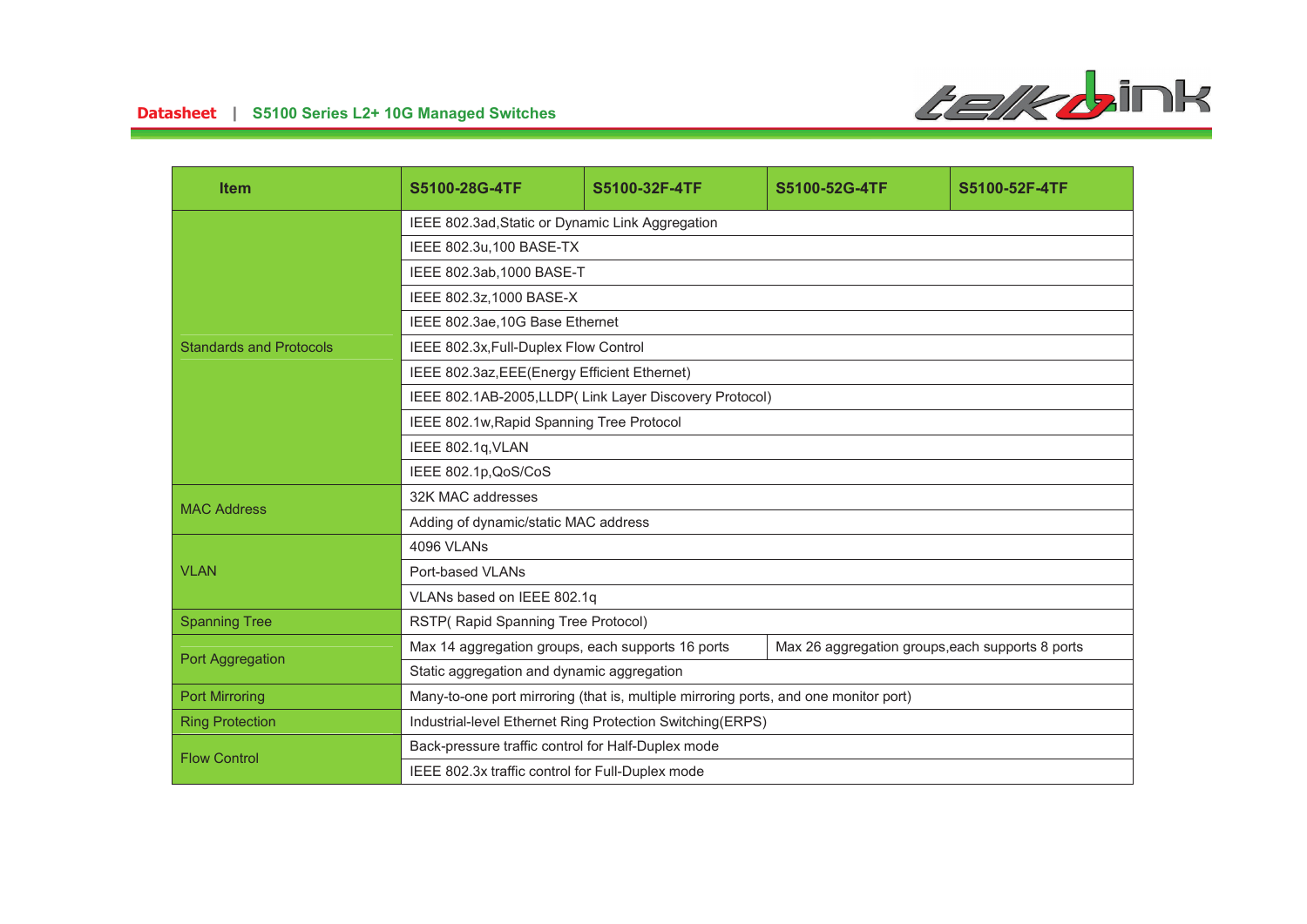

# **-- S5100 Series L2+ 10G Managed Switches**

| <b>Flow Rate Limitation</b>         | Port-based ingress or egress rate limitation                                   |
|-------------------------------------|--------------------------------------------------------------------------------|
| <b>Multicast</b>                    | <b>IGMP Snooping</b>                                                           |
| <b>Storm Suppression</b>            | Suppression of broadcast, multicast, DLF flooding and ICMP flooding            |
|                                     | Standard IP ACL (IP-based hardware ACL)                                        |
|                                     | Extended IP ACL (Hardware ACL based on the IP address and TCP/UDP port number) |
| <b>Security</b>                     | Port based binding of IP+MAC addresses                                         |
|                                     | Port-based and MAC-based 802.1X authentication                                 |
|                                     | SP (Strict Priority)                                                           |
|                                     | WFQ (Weighted Fair Queuing)                                                    |
|                                     | WRR (Weighted Round Robin)                                                     |
|                                     | Random Early Detect (RED)                                                      |
| QOS                                 | Head Of Line                                                                   |
|                                     | <b>Best-Effort Service</b>                                                     |
|                                     | First come first served                                                        |
|                                     | 802.1p(Port Queuing Priority)                                                  |
|                                     | Cos/Tos, QOS tugs                                                              |
|                                     | <b>Differentiated Service</b>                                                  |
| <b>Configuration and Management</b> | Uploading or downloading of the configuration data;                            |
|                                     | Configuration via the console port                                             |
|                                     | WEB-based reset to factory defaults;                                           |
|                                     | System logs                                                                    |
|                                     | WEB-based interface management                                                 |
|                                     | CLI (Command Line Interface) configuration mode                                |
|                                     | SNMP management                                                                |